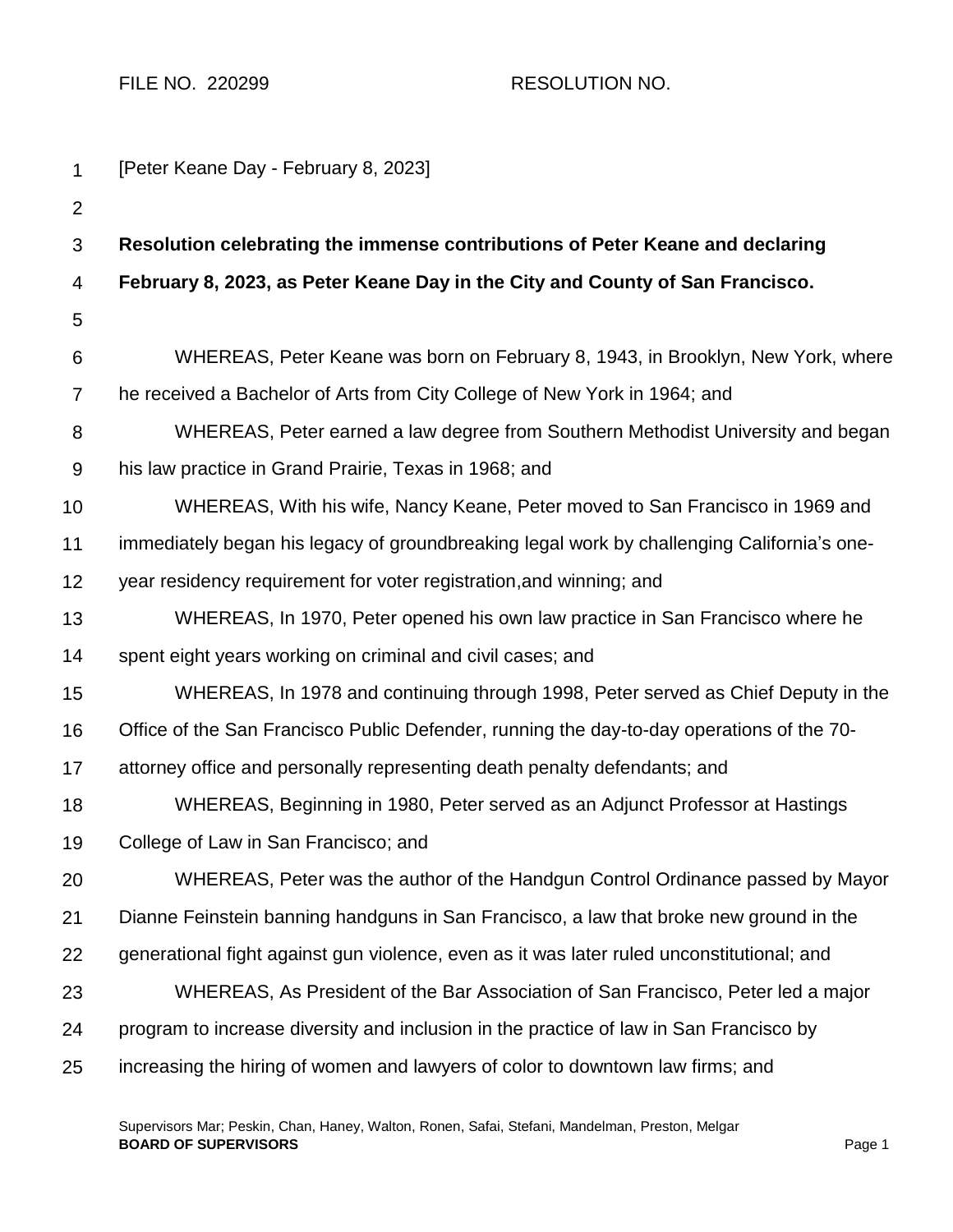1 2 3 4 WHEREAS, As a Member of the State Bar's Board of Governors, Peter was a key author of 1994's Proposition 190, a successful amendment to the California Constitution that increased transparency and provided critical reforms for California's judicial discipline system; and

5 6 7 8 WHEREAS, Peter offered near daily legal analysis on KPIX during the nine month long trial of O.J. Simpson, segments that proved so popular that in 1995, Peter began his own weekly radio talk show, "Keane on the Law," which became KPIX's highest-rated show and aired for three years; and

9 10 11 12 13 WHEREAS, Peter was a beloved and popular Professor of Law at Golden Gate University School of Law, where his courses on Constitutional Law and the Rules of Evidence were so highly sought-out by students that some arranged their entire class schedules to ensure they could take Peter's class, and where Peter served as the Dean of the Law School from 1998 to 2004; and

14 15 16 17 18 WHEREAS, In addition to providing regular legal analysis on CBS television and radio and in written opinion columns in San Francisco, Peter is known internationally as a legal analyst for broadcast media, appearing on CBS Evening News, CNN, the BBC, ABC World News, Larry King Live, Nightline, Burden of Proof, MSNBC InterNight, and other news programs throughout the world; and

19 20 21 22 23 24 WHEREAS, Peter accepted an appointment by City Attorney Dennis Herrera to the San Francisco Ethics Commission in 2013, where he brought a clear-minded view of public integrity and worked diligently to place the interests of the public above those of intransigent bureaucrats and entrenched special interests, and so distinguished himself that he was elected Chair of the Ethics Commission by his colleagues; and WHEREAS, Peter was named a 2017 recipient of the James Madison Freedom of

25 Information Award for his work on government openness and transparency; and